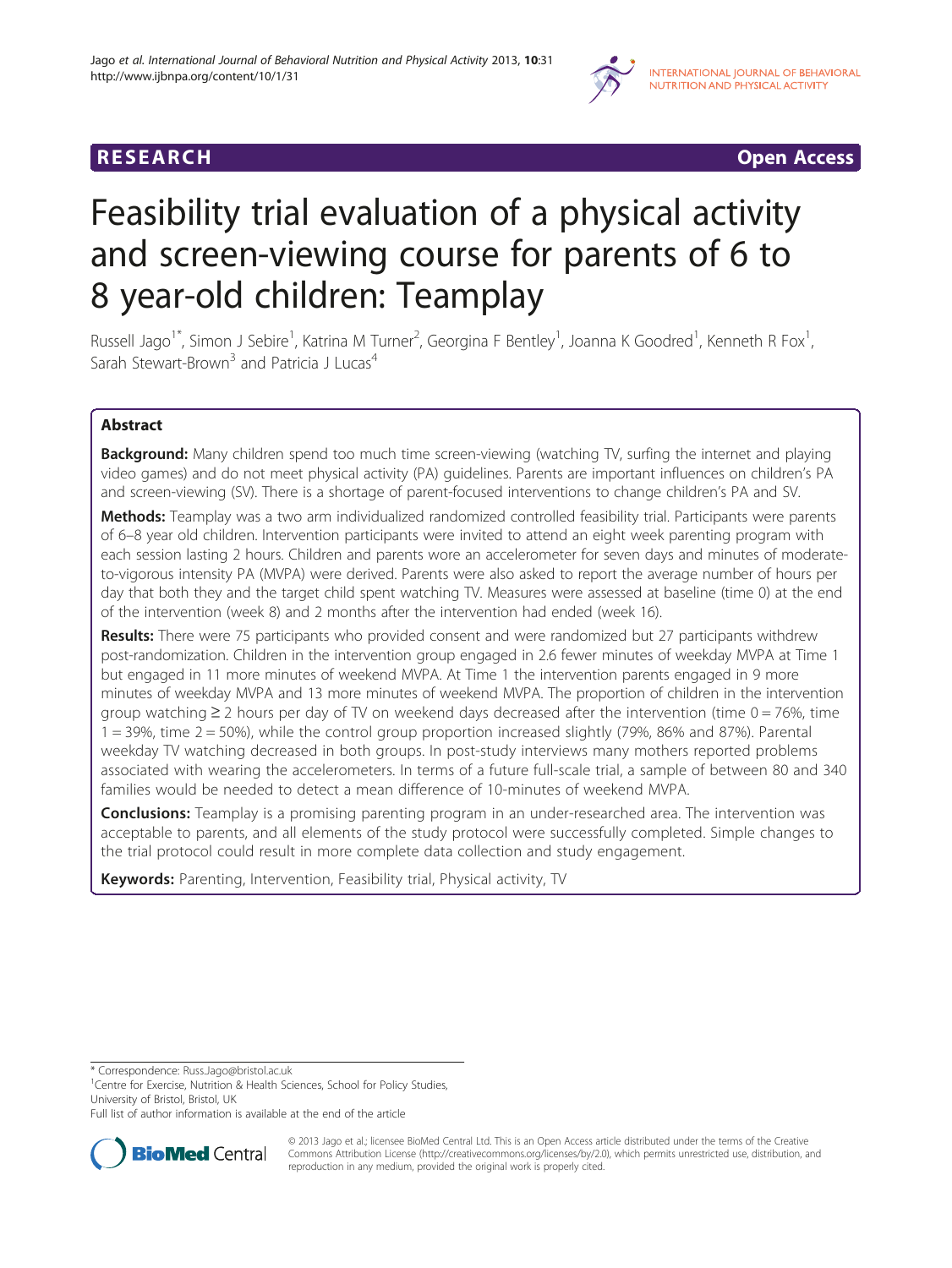## Background

Physical activity (PA) is associated with lower levels of many risk factors among children including lipid levels [[1,2](#page-10-0)], blood pressure [\[1,2\]](#page-10-0) and body mass [\[3,](#page-10-0)[4\]](#page-11-0). Screenviewing (SV), (e.g., watching television, playing video games and surfing the internet), is associated with an increased risk of heart disease [\[5\]](#page-11-0) and obesity [[3](#page-10-0)]. Many children exceed recommended hours of SV [\[6](#page-11-0)-[8](#page-11-0)] and do not engage in sufficient amounts of PA [\[9,10](#page-11-0)]. The early school years (6–8 years of age) are a key period when children's PA and SV behaviors are established [\[3\]](#page-10-0). A number of systematic reviews have indicated that currently there are only a limited number of effective interventions to change children's physical activity [[11](#page-11-0)] or prevent obesity via increased PA [[12](#page-11-0)-[15](#page-11-0)] highlighting a need for new, more effective approaches.

The majority of interventions that have attempted to increase children's PA or reduce their SV have been delivered during curriculum time at school and have required manipulation of physical education provision, or involved educational components that are designed to increase children's ability to change their behavior [[11,12](#page-11-0)]. However, a number of systematic reviews and meta-analyses have shown that PA / SV interventions delivered within the school setting have reported null, weak or inconsistent effects [[11,12](#page-11-0)]. Where interventions were successful, they tended to use several different intervention strategies [[11](#page-11-0)]. As such, non-school approaches that utilize multiple intervention strategies need to be investigated [\[16](#page-11-0)].

Parents provide key socializing influences on their children's PA [\[17\]](#page-11-0) with parental support for PA being strongest before children's transition to adolescence [[18](#page-11-0)]. Parental PA facilitation (i.e., providing access, financial and transportation forms of PA support) is positively associated with objectively-assessed PA [[18,19](#page-11-0)] among children. In addition, parental restriction of SV is associated with lower child SV [\[20\]](#page-11-0). Efforts to empower parents with the knowledge, skills, resources and support to facilitate active lifestyles among their children are warranted.

Although it has been argued that PA and SV are distinct behaviors [\[21](#page-11-0)] and that change in one behavior does not necessarily affect the other, it is important to recognize that reducing SV time can make more time in which it is possible to engage in PA. Reducing SV and increasing PA together also offers contextually compatible targets, which allow families to tailor behavior change interventions to their own requirements. Providing separate interventions for each would not be pragmatic in the public health context, whereas addressing both has the potential to increase effectiveness. There is, however, a shortage of research focusing on how parents can help their children engage in more PA and less SV. A systematic review of PA interventions found only four family-based studies that met the study inclusion criteria and as such there is insufficient evidence to draw conclusions on the utility of this approach [\[11](#page-11-0)]. As all four studies were conducted in the US and three focused exclusively on children from minority ethnic groups, the extent to which their findings are applicable to other countries and population groups may be limited. Furthermore, a review of multiple-component interventions to increase PA also highlights the absence of parent engagement in current approaches [[22](#page-11-0)]. No study was found involving working directly with families, and parent engagement was restricted to newsletters home or the occasional parent evening. This lack of research is surprising as group-based parenting program interventions have been shown to be successful in engaging parents in providing support for behavior change in their children [[23](#page-11-0)]. For example, Golan and colleagues have shown that interventions involving parents have been successful in childhood obesity treatment [\[24-28](#page-11-0)]. To date, no study has developed a parenting intervention to increase PA and reduce SV for non-obese children.

Behavior change interventions that have been based on psychological theory tend to be more successful than those that have not [[29](#page-11-0)]. As well as improving impact, theory also supports evaluation design by assisting with the identification of key mediators of behavior change [[29](#page-11-0)]. From an intervention perspective, self-determination theory (SDT) focuses on fostering autonomous (voluntary) types of motivation and feelings of competence, autonomy and belonging [\[30\]](#page-11-0). Previous research has found associations between these factors and self-reported exercise behavior and pedometer counts in children and adolescents [[31](#page-11-0),[32](#page-11-0)] and as such, SDT could provide a useful basis for intervention. As SDT [\[30,33\]](#page-11-0) addresses the role of social agents in fostering people's motivation it may be particularly appropriate for working with parents to help their children feel more physically competent and build motivation in children for increased PA and reduced SV behaviors.

In light of the evidence reported above, we developed a new PA / SV group-based parenting intervention called Teamplay which incorporates best practice in groupbased parent programs to deliver a SDT informed intervention. In this paper we report on the design of the Teamplay intervention and a feasibility trial evaluation of the intervention. The six specific aims of the feasibility trial were to:

- 1. Develop an intervention, an intervention manual, and resources for a group parenting program to promote increased PA and decreased SV in children.
- 2. Assess the feasibility of recruiting and retaining parents of 6–8 year old children to a PA/SV parenting program.
- 3. Examine the feasibility of collecting accelerometer data from children of this age and their parents.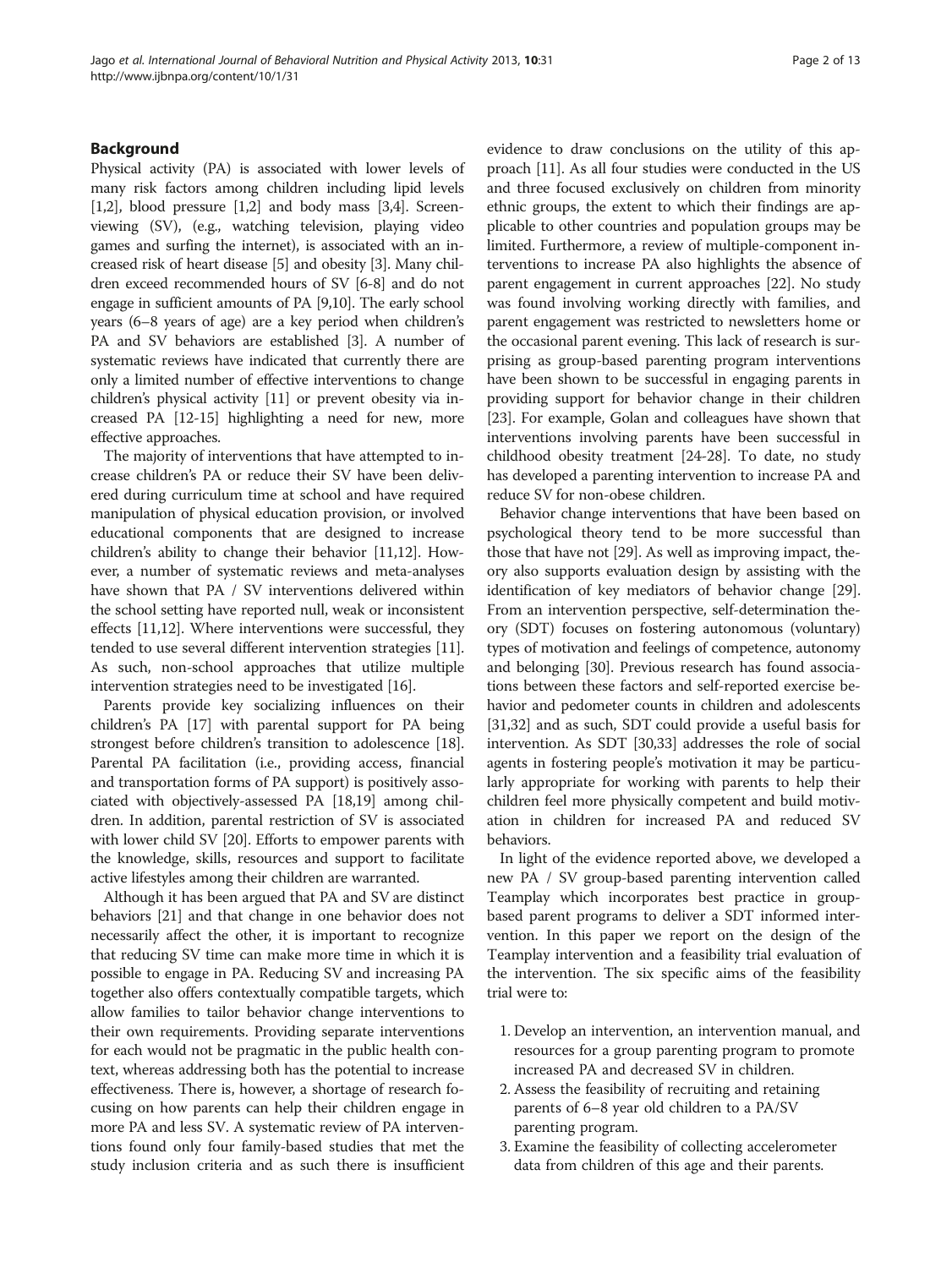- 4. Examine the potential change in MVPA and SV as a result of participating in the intervention and the potential future effect size.
- 5. Conduct post-intervention qualitative work to identify any factors that affect the measurement processes.
- 6. Provide the necessary information to calculate the sample size for an adequately powered RCT evaluation of the Teamplay intervention.

# Methods

A two arm individualized randomized controlled feasibility trial was used to evaluate the Teamplay intervention. Participants were parents with at least one child aged 6–8 years recruited from two neighboring wards in Bristol (UK). One ward was selected from the lowest and one from the middle tertiles of deprivation according to the index of multiple deprivation (IMD) [\[34\]](#page-11-0) for the city of Bristol in order to sample approximate low and middle socioeconomic status areas of the city. The study was approved by a University of Bristol ethics committee. Participants were informed about the study in writing and in person, and written informed consent was obtained for all participants.

Participants were recruited via leaflets and advertisements that were distributed across the community in coffee shops, children's centers, play groups, school playgrounds and community centers and face-to-face in schools and community centers. Based on our extensive formative research [[35](#page-11-0),[36](#page-11-0)], the recruitment materials promoted a 'Free 8-week course for parents' which had the tag line "less stress, more fun in family life". These materials focused on the parenting aspects of the course which many of the participants mentioned to the intervention staff as a key reason for joining the course. Moreover, to ensure that the course appealed to all parents, and not only parents of overweight or obese children the intervention materials focused on focused on having fun through physical activity and did not mention obesity or other health-related conditions. Parents were invited to meet the study team at an informal coffee morning at their child's school or local community venue or to contact the study team by telephone. At these meetings parents were provided with information about the interventions and study procedures (including data collection and the randomization procedure). Parents were also asked to indicate if they would like to attend either a morning course (with free childcare) or an evening course (no childcare provided). Participants who consented to take part were randomized, within their chosen course preference to the intervention or control arm by an independent statistician with no other involvement in the study, using computer-generated random sequences.

#### Description of intervention and control groups

Participants assigned to the intervention arm were invited to attend an eight week parenting program held in one of three local community centers. Parents attended without their children and each weekly session lasted two hours. The program was scheduled to coincide with school holiday periods with 4 weeks of content running before and after the primary school half term (a week long break in the middle of a school semester). To maximize opportunities for participants to attend, three programs were run, two during the day (for which a crèche was provided) and another during the evening. The control group received no additional input during the period of the intervention, but was provided with written materials summarizing the intervention content at the end of the study.

#### Intervention development and delivery

The intervention content was informed by conducting in depth interviews with parents who reflected the intended user group [[35\]](#page-11-0) and an advisory group consisting of local council and parent-group representatives to help gather expert input and real life experiences which could be utilized in the intervention. The intervention was developed by the project team. As the intervention was focused on using the principles of SDT, we also drew on the SDT and educational experience of KRF and SJS. SDT helped to influence the development of material appropriate for children aged 6–8 years and informed the content on using active play to build autonomous motivation, confidence, and competence for increasing PA and reducing SV. The parenting aspects of the intervention were developed by project staff in consultation with members of Family Links, a UK parenting charity that trains professionals to run a parenting program (the Nurturing Program). Parenting aspects were aligned with SDT to encourage parents to use autonomy-supportive rather than controlling parenting strategies [[33](#page-11-0)]. The content drew heavily on our formative research with parents which examined key issues that affected parental PA and SV behaviors, how these issues could be addressed and possible ways of structuring and delivering a group-based PA and SV parenting intervention [\[35,37\]](#page-11-0).

A Teamplay leader manual was produced which gave detailed session plans for the 8-week course in order to ensure consistency of delivery across groups and the meeting of learning objectives. Each 2-hour session was made up of three main topic areas together with time for refreshments, games, parent feedback and the introduction of some tasks to be completed at home ('Put into Practice'). The program was delivered by two members of the research team (GFB and JKG) who had received Parent Group Leader training from Family Links. Material was delivered through group discussions and activities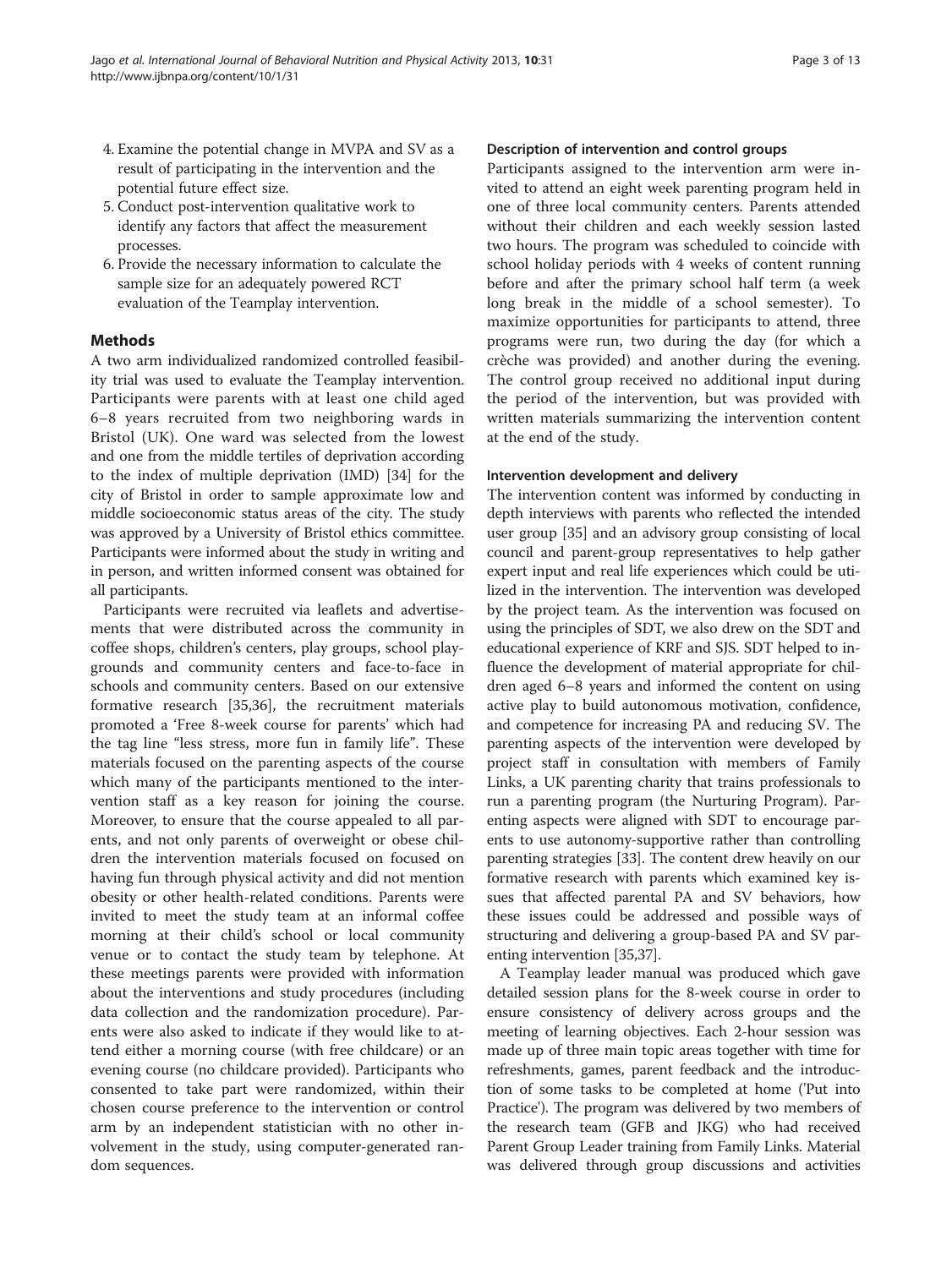and used visual aids such as handouts, flip charts and display boards which were prepared in advance of the session. A final copy of the manual was produced incorporating the program leaders' reflective learning gained in delivering the intervention and parent feedback on weekly content (Aim 1). The intended learning outcomes and an overview of content are presented for each of the 8 weeks in Table 1. Additional file [1](#page-10-0): Table SA provides an example of full materials used to support delivery for week 2 of the intervention.

#### Baseline and follow-up measures

All measures were assessed at baseline (time 0) at the end of the intervention (time 1, week 8) and 2 months after the intervention had ended (time 2, week 16). The final assessment was designed to provide an indication of any long term effect of the intervention.

Parental employment status, parental ethnicity, parental gender and child age were assessed by parental report at

baseline. Participant postcode was used to derive the Index of Multiple Deprivation (IMD) score for the home address. The IMD is an area level measure of deprivation that includes income, health, educational and employment status [\[34\]](#page-11-0) with higher scores indicating higher levels of deprivation i.e. lower socioeconomic status (SES). Since the likely primary outcome of a full scale trial would be MVPA using accelerometer data, we assessed the feasibility of collecting accelerometer data (Aim 3) and the observed change in MVPA following participation in the intervention (Aim 4). All children and parents were asked to wear an Actigraph accelerometer (Model GT1M; ActiGraph LLC, FL, USA) for seven days at each time point. The Actigraphs were set to record data every 10 seconds. Periods of ≥60 minutes of zero values were defined as accelerometer "non-wear" time and discarded. Participants were included in the analysis if they provided ≥1 day of data with at least 480 minutes of data between 6 am and 11 pm. A cut-point of ≥2296 counts per minute

|  |  |  |  |  |  |  |  | Table 1 Intended learning outcomes and content for the eight intervention sessions |  |
|--|--|--|--|--|--|--|--|------------------------------------------------------------------------------------|--|
|--|--|--|--|--|--|--|--|------------------------------------------------------------------------------------|--|

| Week           | Content                               | Intended learning outcomes                                                                          |
|----------------|---------------------------------------|-----------------------------------------------------------------------------------------------------|
| 1              | Introduction to Teamplay              | • Introduce parents to the Teamplay course and create a safe, enjoyable and respectful environment  |
|                | PA: What is it & why is it important? | • Help parents to identify/understand the benefits of PA                                            |
| 2              | Physical activity recommendations     | • Help parents to develop an understanding of what physical activity is.                            |
|                | Active Play                           | • Introduce the value and importance of Active Play and support parents in identifying play ideas   |
|                | Praise                                | • Introduce praise and facilitating the learning of effective use of praise                         |
| 3              | Praise and criticism                  | • Help parents to recognize feelings surrounding praise and criticism and the impact upon behavior  |
|                | Screen-viewing (SV)                   | • Help parents look at SV in their household and identifying the pros and cons                      |
|                |                                       | · Introduce strategies and tools to help parents to reduce SV                                       |
|                | Boundaries and consistency            | · Introduce concepts of boundaries and consistency                                                  |
| 4              | Increasing 'Inner motivation'         | • Introduce parents to 'Inner Motivation', and top tips to encourage children's inner motivation    |
|                | Family agreement                      | • Support parents to implement a family agreement for behaviors such as reducing SV                 |
|                | Activity directory                    | . Help parents discover local activities that could contribute to their child's PA                  |
| 5              | Appropriate expectations              | • Understand the impact of expectations on self-esteem and behavior                                 |
|                | Helping children grow up              | • Support parents in offering an empowering environment for their child                             |
|                | Supporting children's PA              | • Support parents to discover ways to promote a fun and enjoyable PA environment                    |
|                |                                       | • Introduce key movement skills for PA and provide practical ideas to support their development     |
|                |                                       | • Help parents support their child to experience success in PA through adapting activities          |
| 6              | Personal power                        | . Help parents to use personal power to make healthy choices and support their child to do the same |
|                | Self esteem                           | • Help parents understand the relationship between personal power, choices and self-esteem          |
|                |                                       | • Introduce the idea that PA can help improve self esteem                                           |
|                | Choices and consequences              | · Introduce choices and consequences as a useful tool to reduce conflict                            |
| $\overline{7}$ | Communicating feelings                | • Provide tools for parents and children to help communicate feelings                               |
|                | Nurturing and downtime                | • Create an understanding of the importance of looking after oneself                                |
|                | Problem solving and negotiating       | · Introduce problem solving and negotiation to help improve communication and reduce conflict       |
| 8              | Summing up: useful tools              | • Recap parenting tools and useful ways that they can be used                                       |
|                | Summing up: getting active            | • Reaffirm the benefits and importance of PA and the ways in which it may be increased              |
|                | Continuing your journey               | • Establish a family PA goal and signpost parents to more information and further support           |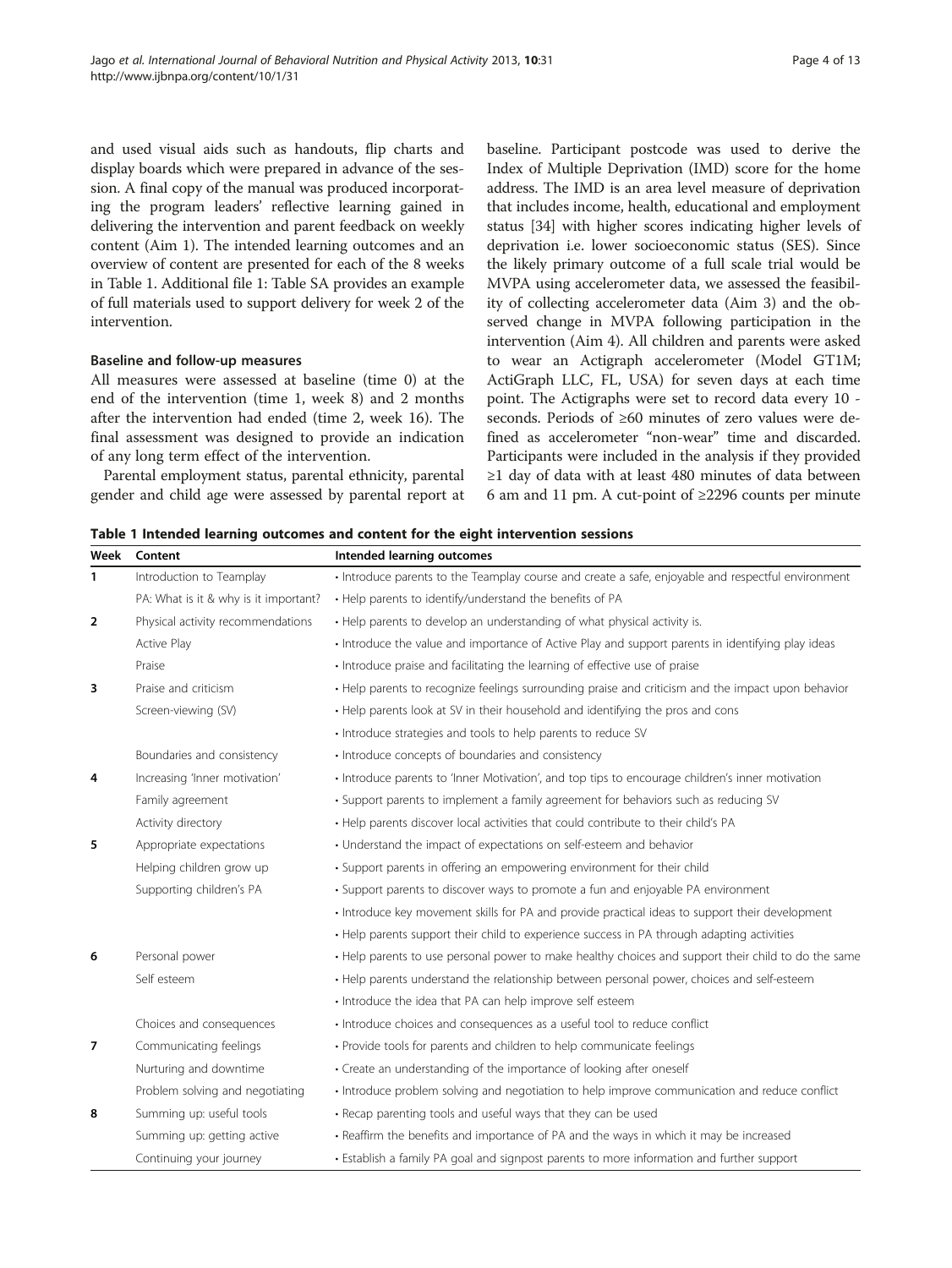[[38](#page-11-0)] was used to identify mean minutes of weekday and weekend MVPA for the children. A cut-point of ≥2019 was used to categorize the parent activity data as MVPA [\[39](#page-11-0)].

Using a validated scale, parents were also asked to report the average number of hours per day that both they and the target child spent watching television. The assessment of TV viewing via a single question has been shown to correlate  $(r = 0.60)$  with 10 days of TV diaries among young children [\[40\]](#page-11-0). Parent and child TV viewing on weekday and weekend days at all three time points was categorized as < 2 hours per day, or  $\geq$  2 hours per day, corresponding to thresholds suggested by the American Academy of Pediatrics (AAP) TV viewing guidelines for children of 2 hours per day [\[41,42](#page-11-0)]. The UK does not have agreed SV thresholds [\[43\]](#page-11-0).

#### Attendance and post-study qualitative work

Attendance was recorded at each session (Aim 2). Intervention and control group participants who had initially provided consent to take part in an interview were randomly selected to be telephoned to see if they were still willing to take part. Parents were telephoned and interviews carried out until saturation had been met for intervention and control groups. A total of 16 interviews were conducted with intervention participants while 10 interviews were conducted with control participants. Interviews with intervention participants were conducted by a researcher who was independent of Teamplay. The interviews focused on thoughts about the data collection process, particularly how it could be improved and any factors that affected the wearing of the accelerometers. All interviews were recorded and transcribed.

### Analysis

#### Quantitative data

We used appropriate descriptive statistics (frequencies, percentages, means, standard deviations) to describe the recruitment and attendance data. Linear regression models were used to compare differences in means and 95% CI between the trial groups at follow up for the PA variables, adjusted for baseline PA. As the data are from a feasibility trial and we are not powered to detect a difference between groups, p-values are not reported. For descriptive purposes we also graphically presented the proportion of children and parents that met or exceeded the AAP TV viewing guidelines.

We reasoned that an intervention delivered to parents would have larger effects on behavior at weekends (i.e., when parents likely have more discretionary time to spend with children and facilitate their physical activity), would be observed at weekends, and indeed this was confirmed by the data. We therefore selected Weekend MVPA as our proposed primary outcome for a fully powered study. We calculated sample sizes needed to

detect a mean difference of 10 minutes of weekend MVPA between intervention and control groups at the end of the intervention period. Sample size calculations are reported in Table [2.](#page-5-0) To provide a range of estimates of the likely sample size that would be needed for the trial different combinations of key parameters (i.e., type I and type II error levels) were used. Standard deviations of 12, 17 and 20 minutes were used as these three different values have been reported in the literature when describing the PA patterns of 6–8 year old children [[44-46](#page-11-0)]. Finally the number of intervention and control programs that would need to be run for each set of sample size calculations were based on the assumption that there would be 10 participants recruited to each future intervention group. All analyses were performed using Stata 11 (Statacorp, College Station, Texas).

#### Qualitative data

Analysis aimed at identifying factors that affected data completion rates, namely: 1) perceptions of the data collection process; 2) reasons for not wearing the accelerometers; and 3) strategies to improve data completion. Data were analyzed thematically to enable the exploration of accounts relating to these specific areas of interest. Transcripts were read and re-read by different members of the research team and a coding frame developed based on the themes identified. Using NVivo (Version 9, QSR, Southport, UK), meaningful content was coded and retrieved electronically, and then summarized to enable comparisons to be made within and across the interviews [[47](#page-11-0)]. Quotes that were deemed to best represent the nature of each theme were then extracted.

# Results

#### Quantitative data

There were 75 participants who provided consent and were randomized (Additional file [1](#page-10-0): Figure SA). Twentyseven participants withdrew post randomization. Of these, 7 intervention and 6 control group participants failed to attend or respond to contact attempts for baseline data collection, 6 participants withdrew once they'd been assigned to the control group, and 8 intervention group participants could not attend the course because of logistical issues (e.g. having an unwell child or a new baby). As a result, 25 participants allocated to the intervention group and 23 allocated to the control group provided baseline data. Some data were provided by 23 intervention and 15 control group participants at first follow up, and by 22 intervention and 11 control group participants at the second follow-up. Three intervention and 12 control group participants dropped out of the study during follow-up stages; 9 because of lost contact, 3 because they no longer wanted to take part in the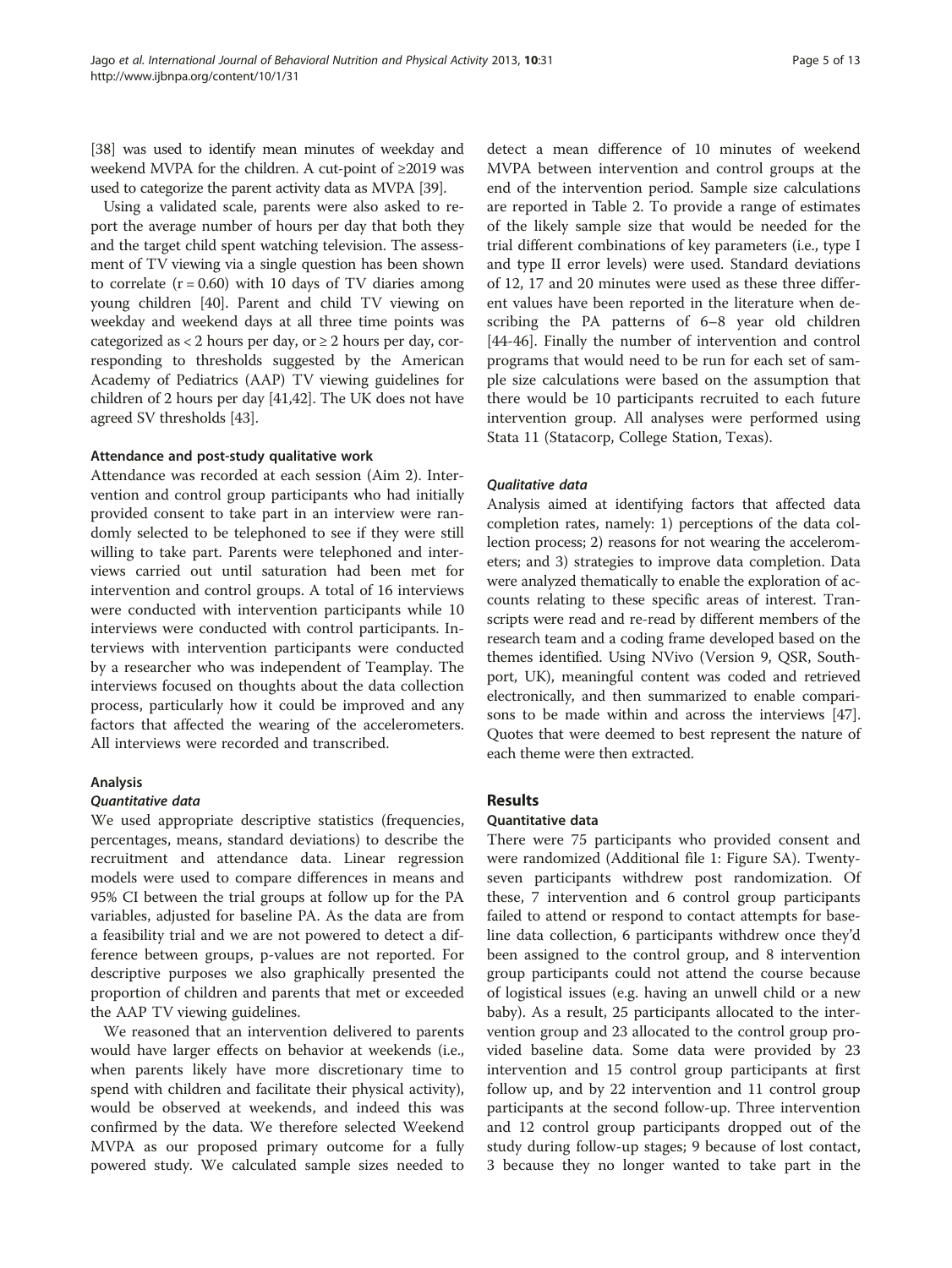| SD<br>(mins) | α   | ß   | N required<br>per group | for analysis | for attrition | Total N required Total N inflated Total N rounded and based on<br>10 participants per course<br>group | Number of<br>intervention groups <sup>\$</sup> | Number of<br>control groups <sup>5</sup> |
|--------------|-----|-----|-------------------------|--------------|---------------|-------------------------------------------------------------------------------------------------------|------------------------------------------------|------------------------------------------|
| 12           | .80 | .05 | 23                      | 46           | 62.1          | 80                                                                                                    | 4                                              | $\overline{4}$                           |
| 12           | .80 | .01 | 34                      | 68           | 91.8          | 100                                                                                                   | 5                                              | 5                                        |
| 12           | .90 | .05 | 31                      | 62           | 83.7          | 100                                                                                                   | 5                                              | 5                                        |
| 12           | .90 | .01 | 43                      | 86           | 116.1         | 120                                                                                                   | 6                                              | 6                                        |
| 17           | .80 | .05 | 46                      | 92           | 124.2         | 140                                                                                                   | 7                                              | 7                                        |
| 17           | .80 | .01 | 68                      | 136          | 183.6         | 200                                                                                                   | 10                                             | 10                                       |
| 17           | .90 | .05 | 61                      | 122          | 164.7         | 180                                                                                                   | 9                                              | 9                                        |
| 17           | .90 | .01 | 87                      | 174          | 234.9         | 240                                                                                                   | 12                                             | 12                                       |
| 20           | .80 | .05 | 63                      | 126          | 170.1         | 180                                                                                                   | 9                                              | 9                                        |
| 20           | .80 | .01 | 94                      | 188          | 253.8         | 260                                                                                                   | 13                                             | 13                                       |
| 20           | .90 | .05 | 85                      | 170          | 229.5         | 240                                                                                                   | 12                                             | 12                                       |
| 20           | .90 | .01 | 120                     | 240          | 324           | 340                                                                                                   | 17                                             | 17                                       |

<span id="page-5-0"></span>Table 2 Sample size calculations to detect a 10 minute difference in child weekend day moderate-to-vigorous physical activity between intervention and control groups

 $\frac{1}{5}$  Assuming 10 participants per group.

study, and 3 because of personal factors (i.e. new job, bereavement and personal problems).

Descriptive statistics are presented for participants in Table [3](#page-6-0). Control and intervention groups appear balanced on all variables at baseline except for parents' weekend MVPA where intervention parents engaged in fewer minutes of MVPA than control parents (36.4 vs. 53.0 minutes per day). All but one of the adult participants were mothers. Mean weekday MVPA at baseline was 56 minutes for parents and 57 minutes for children, which is slightly less than the 60 minutes recommended for children aged 5–16 [[43\]](#page-11-0). Around a third of the parents and children spent more than 2 hours per day watching TV at baseline. It is important to highlight that there was considerable variability in the employment, ethnicity and socioeconomic position of the participants indicating that although there was a reasonable balance between arms and overall the sample was diverse.

Weekly attendance ranged from 52% to 84% (Additional file [1](#page-10-0): Figure SB). Two parents withdrew during the course of the intervention, but no parents who attended the course missed more than 4 sessions. The percentage of randomized participants who provided accelerometer data at Time 0, 1 and 2 is presented by trial arm in Additional file [1:](#page-10-0) Table SB. At Time 0, data were provided by 84% of intervention and 87% of control group children. At the first follow-up (Time 1) 56% of the intervention and 60% of the control children provided valid data with 68% of the intervention and control parents providing data. The number of valid days of accelerometer data per participant are presented by intervention arm and for the overall sample at each time point for children and adolescents in Additional file [1](#page-10-0): Table SC. Overall there was a median of

4 days of valid data per child and 5 days per adult at each time point, but there was considerable variability between individuals.

The mean differences between the intervention and control children's PA variables at Time 1 and Time 2 are presented in Table [4](#page-7-0) after adjustment for baseline values and the household IMD score. The data in the table indicate that the intervention group engaged in 2.6 fewer minutes of weekday MVPA at Time 1 but 11 more minutes of weekend MVPA than the control group. Accelerometer counts per minute show a similar pattern. At Time 2 the intervention group engaged in 3 fewer minutes of MVPA on a weekday and 19 fewer minutes on a weekend day.

The mean differences between the intervention and control parents' PA variables at Time 1 and Time 2 are presented in Table [5](#page-7-0) after adjustment for baseline values and the household IMD score. At Time 1 the intervention parents engaged in 9 more minutes of weekday MVPA and 13 more minutes of weekend MVPA. At Time 2 the intervention group engaged in 4 fewer minutes of weekday MVPA and 5 fewer minutes of weekday and weekend MVPA respectively.

The percentage of children and their parents spending more than 2 hours watching TV on a weekday and a weekend day is presented in Figure [1](#page-8-0). The proportion of children spending more than 2 hours per day watching TV on weekdays decreased over time  $(t0 = 27\% t1 =$  $21\%$  t2 = 18%), while the control group values varied (32%, 29% and 37% respectively). The proportion of children in the intervention group watching  $\geq 2$  hours per day watching TV on weekend days decreased after the intervention (t0 = 76%, t1 = 39%, t2 = 50%), while the control group proportion increased slightly (79%, 86% and 87%).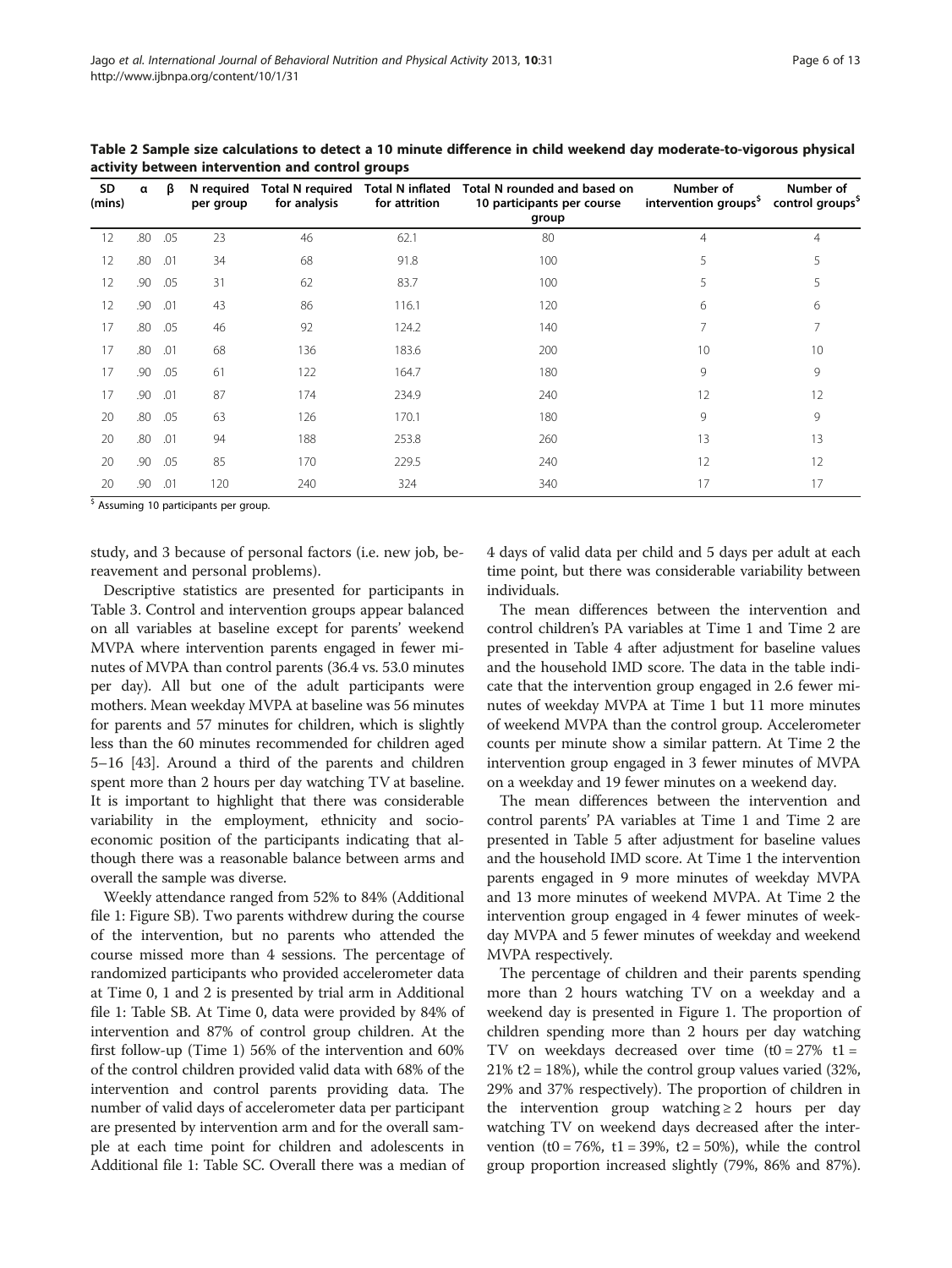#### <span id="page-6-0"></span>Table 3 Descriptive characteristics of participants at baseline (time 0)

| Table 3 Descriptive characteristics of participants at |
|--------------------------------------------------------|
| <b>baseline (time 0)</b> (Continued)                   |

|                                        | Intervention ( $n = 25$ ) Control ( $n = 23$ ) |            |
|----------------------------------------|------------------------------------------------|------------|
|                                        | n (%)                                          | n (%)      |
| Gender of study child                  |                                                |            |
| Female                                 | 8 (61.9)                                       | 11(68.8)   |
| Male                                   | 13 (38.1)                                      | 5 (31.3)   |
| Parent relationship to child           |                                                |            |
| Mother                                 | 25 (100)                                       | 22 (95.7)  |
| Father                                 | 0(0)                                           | 1(4.4)     |
| <b>Ethnicity</b>                       |                                                |            |
| White British                          | 12 (48)                                        | 15 (65.2)  |
| African                                | 8(32)                                          | 1(4.3)     |
| Indian                                 | 2(8)                                           | 1(4.3)     |
| Caribbean                              | 1(4)                                           | 0          |
| Any other White                        | 0                                              | 4 (17.4)   |
| Any other Asian                        | 0                                              | 1(4.3)     |
| Any other ethnic group                 | 1(4)                                           | 0          |
| Missing                                | 1(4)                                           | 1(4.3)     |
| IMD                                    |                                                |            |
| 1 <sup>st</sup> Quartile (lowest IMD)  | 4 (16)                                         | 8(34.5)    |
| 2 <sup>nd</sup> Quartile               | 8(32)                                          | 4(17.1)    |
| 3rd Quartile                           | 5(20)                                          | 7(30.4)    |
| 4 <sup>th</sup> Quartile (Highest IMD) | 8(32)                                          | 4 (17.1)   |
| Employment                             | $(n = 21)$                                     | $(n = 19)$ |
| Not employed                           | 9(42.9)                                        | 10 (52.6)  |
| 1-11 (hours/week)                      | 6(28.6)                                        | 1(5.3)     |
| 12-21 (hours/week)                     | 3(14.3)                                        | 2 (10.5)   |
| 21-36 (hours/week)                     | 1(4.8)                                         | 2(10.5)    |
| $\geq$ 37 (hours/week)                 | 2(9.5)                                         | 4(21.1)    |
| Child screen-viewing                   |                                                |            |
| Weekday                                |                                                |            |
| <2 hours / day                         | 16 (72.7)                                      | 13 (68.4)  |
| $\geq$ 2 hours / day                   | 6(27.3)                                        | 6(31.6)    |
| Weekend                                |                                                |            |
| <2 hours / day                         | 5(23.8)                                        | 4(21.1)    |
| $\geq$ hours / day                     | 16(76.2)                                       | 15 (78.9)  |
| Parent screen-viewing                  |                                                |            |
| Weekday                                |                                                |            |
| <2 hours / day                         | 14 (66.7)                                      | 12 (63.2)  |
| $\geq$ hours / day                     | 7 (33.3)                                       | 7 (36.8)   |
| Weekend                                |                                                |            |
| <2 hours / day                         | 8 (40.0)                                       | 8 (42.1)   |
| $\geq$ hours / day                     | 12(60.0)                                       | 11 (57.9)  |
|                                        | Mean (SD)                                      | Mean (SD)  |
| Age of study child $(n = 16)$          | 6.6(1.3)                                       | 8. (1.89)  |

| Number of children        | 2.4(0.9)     | 2.8(1.1)      |
|---------------------------|--------------|---------------|
| Mean IMD score            | 28.4 (16.4)  | 25.5 (17.7)   |
| Parent physic al activity |              |               |
| Weekday MVPA (mins / day) | 56.63 (23.2) | 56.14 (31.5)  |
| Weekend MVPA (mins / day) | 36.40 (15.5) | 53.02 (44.3)  |
| Child physical activity   |              |               |
| Weekday MVPA (mins / day) | 57.29 (18.6) | 57.427 (17.0) |
| Weekend MVPA (mins / day) | 58.99 (28.7) | 58.542 (41.1) |

Parental weekday TV watching decreased from baseline in both groups, although more markedly in the intervention group who maintained this level at follow-up while control parents increased (intervention parents  $t0 = 33\%$ , t1 = 7% and t2 = 6% watching  $\geq$  2 hours; control group parents t0 =  $37\%$ , t1 =  $21\%$ , t2 =  $50$ ).

Sample size calculations are reported in Table [2](#page-5-0) using a range of scenarios regarding the standard deviation of child PA, alpha and beta levels. In all cases the required sample size for a trial was inflated by 35% to account for attrition and missing accelerometer data at Time 2 as observed in this study. A sample of between 80 and 340 participants, would be needed to detect a mean difference of 10-minutes of weekend MVPA. It is important to note, however, that a sample size of 240 participants (i.e. 12 intervention groups) would provide the ability to detect at a 10-minute difference with 80% power and at an alpha of 0.05 assuming a standard deviation of 20 minutes and would provide ample power for all other scenarios.

#### Qualitative data summary

The mothers interviewed were happy with the principle that they and their child should wear the accelerometers. However, many mothers reported problems associated with wearing the accelerometers which deterred them from wearing them regularly or at all. Difficulty in remembering to wear the accelerometers was a common problem for both mothers and children.

"I found it difficult at the beginning to remember to put it on ... I suppose if I'd been going to the course I would have been more aware of it." (Mother, control group)

Some mothers for whom English was not their first language, reported that they did not understand the purpose of the accelerometer and did not realize that they had to wear it.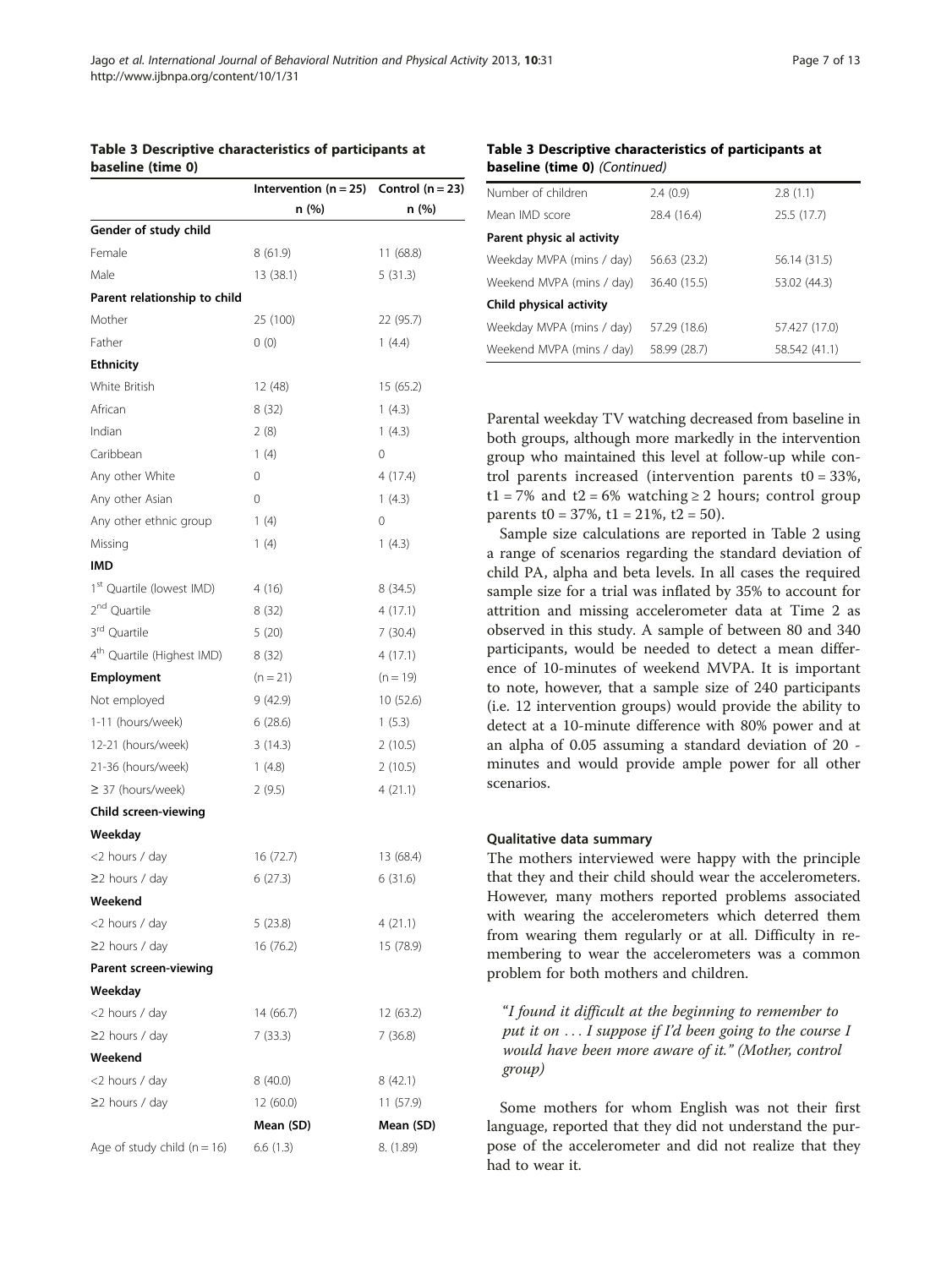|                            |        | Intervention |        | Control |                                        |                          |
|----------------------------|--------|--------------|--------|---------|----------------------------------------|--------------------------|
|                            |        |              |        |         | Time 1                                 |                          |
|                            | М      | SD.          | M      | SD      | Adjusted difference in means (95% CI)t | N in comparison of means |
| <b>MVPA/weekday (mins)</b> | 60.44  | 21.69        | 63.93  | 17.43   | $-2.64$ ( $-16.50$ to 11.22)           | 28                       |
| MVPA/weekend day (mins)    | 77.58  | 23.65        | 68.53  | 30.93   | 11.04 (-7.87 to 29.94)                 | 19                       |
| CPM / weekday              | 582.89 | 223.59       | 656.70 | 221.21  | $-89.34$ ( $-257.85$ to 79.16)         | 28                       |
| CPM/ weekend day           | 911.80 | 513.90       | 727.71 | 392.54  | 184.83 (-265.53 to 635.18)             | 14                       |
|                            |        |              |        |         | Time 2                                 |                          |
| <b>MVPA/weekday (mins)</b> | 63.04  | 29.26        | 61.31  | 18.67   | $-3.23$ ( $-22.35$ to 15.86)           | 28                       |
| MVPA/weekend day (mins)    | 50.43  | 27.29        | 68.76  | 49.58   | $-19.65$ (-56.57 to 17.27)             | 14                       |
| CPM / weekday              | 634.59 | 251.91       | 550.13 | 96.73   | $-32.56$ ( $-177.59$ to 122.47)        | 28                       |
| CPM/ weekend day           | 607.08 | 307.26       | 610.13 | 266.68  | 12.58 (-375.33 to 400.51)              | 14                       |

<span id="page-7-0"></span>Table 4 Children's physical activity data by trial arm and adjusted between group differences at time 1 (8 weeks) and 2 (16 weeks)

Note. MVPA = moderate-to-vigorous physical activity.

† between group differences always compare to the intervention arm and are adjusted for baseline outcome scores & index of multiple deprivation.

"I think at first, the last time you just, you explained to wear it but some people don't understand it." (Mother, intervention group)

"I couldn't feel that I have to do it, it was like I just you can do it." (Mother, intervention group)

Many mothers found wearing the accelerometers uncomfortable or annoying. This was particularly a problem when wearing clothing without belt loops to attach the accelerometer to, as the elastic belt holding the monitors was conspicuous and would ride up.

"You can't wear it with a dress, well you look a bit daft and it kind of wriggles up a bit." (Mother, control group)

Although some mothers reported that their child was happy or even proud and excited to wear an accelerometer, many mothers also reported that their child also disliked wearing them and some refused to wear them at all. Similar to parent views, children also found wearing the accelerometers uncomfortable, or felt self-conscious or susceptible to taunts from school peers, as they were usually the only child in their class wearing one.

"My son, yeah. He, he wore it and then he was complaining like it was too tight sometimes." (Mother, intervention group)

"Yeah, and some children laughing at her...at school... sometimes children was pushing and say "what's this?"... and they say "why you wearing this,

Table 5 Parents' physical activity data by trial arm and adjusted between group differences at time 1 (8 weeks) and 2 (16 weeks)

|                            |        | Intervention |        | Control |                                                    |                          |
|----------------------------|--------|--------------|--------|---------|----------------------------------------------------|--------------------------|
|                            |        |              |        |         | Time 1                                             |                          |
|                            | М      | <b>SD</b>    | М      | SD      | Adjusted difference in means (95% CI) <sup>+</sup> | N in comparison of means |
| <b>MVPA/weekday (mins)</b> | 68.01  | 24.52        | 58.00  | 36.69   | $9.06$ ( $-7.54$ to 25.66)                         | 29                       |
| MVPA/weekend day (mins)    | 44.92  | 17.33        | 40.70  | 26.81   | 12.94 (-9.75 to 35.63)                             | 19                       |
| CPM / weekday              | 481.28 | 135.04       | 424.90 | 217.05  | 25.57 (-66.64 to 117.79)                           | 29                       |
| CPM/ weekend day           | 358.07 | 108.13       | 325.36 | 124.63  | 77.62 (-36.27 to 191.52)                           | 19                       |
|                            |        |              |        |         | Time 2                                             |                          |
| MVPA/weekday (mins)        | 55.22  | 22.51        | 56.22  | 36.67   | $-3.65$ ( $-20.27$ to 12.97)                       | 28                       |
| MVPA/weekend day (mins)    | 39.70  | 25.84        | 43.26  | 23.10   | $-4.92$ ( $-35.36$ to 25.51)                       | 17                       |
| CPM / weekday              | 414.61 | 100.96       | 412.19 | 216.74  | $-28.60$ ( $-120.28$ to 63.09)                     | 28                       |
| CPM/ weekend day           | 376.02 | 172.18       | 391.33 | 152.63  | 16.06 (-178.50 to 210.62)                          | 17                       |

Note. MVPA = moderate-to-vigorous physical activity, † between group differences always compare to the intervention arm and are adjusted for baseline outcome scores & index of multiple deprivation.

Please note that the n in the analyses varies due to incomplete data from some participants.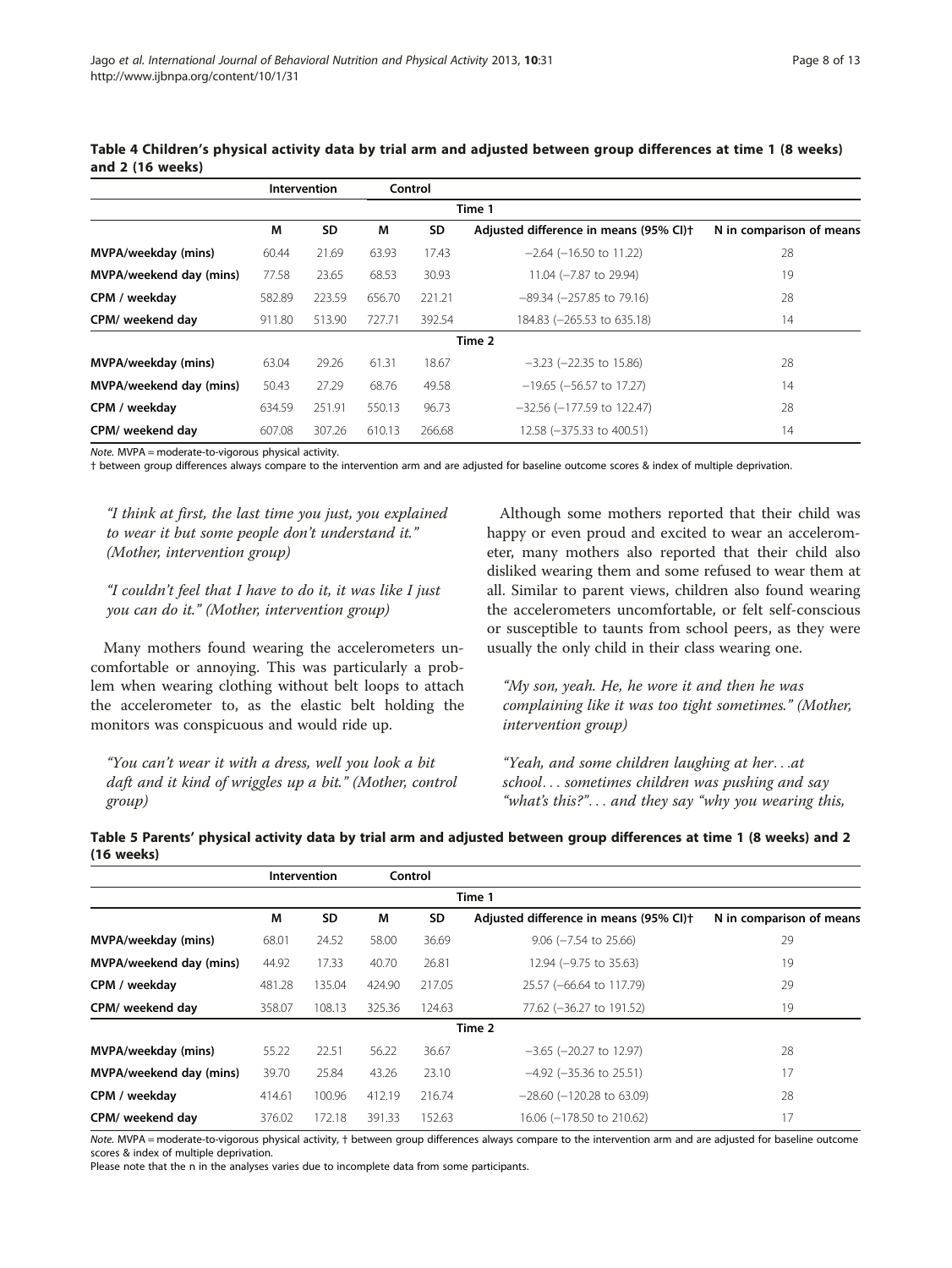<span id="page-8-0"></span>

# what happened with you?"." (Mother, intervention group)

The mothers talked about ways that made wearing the accelerometers easier and also ways in which data collection could be improved in the future to increase accelerometer wear time. These suggestions are summarized in Table [6.](#page-9-0)

# **Discussion**

The data presented in this study have shown that it is possible to recruit parents to a PA / SV parenting course but a relatively high number of participants withdrew from the study during the study process. As noted in the flow-chart, 7 intervention and 6 control group participants failed to attend or respond to contact attempts for baseline data collection and 6 participants withdrew once they'd been assigned to the control group. Although, the six participants (8% of overall sample) withdrawing after being assigned to the control group is regrettable, overall there was reasonable acceptance of being randomized to intervention or control arms. It is important to highlight that there was considerable variability in the demographic and ethnic profile of the

participants suggesting that sample was diverse and that the program potentially has broad appeal.

The data presented in this study indicate that the Teamplay course attendance levels were high. Overall data provision rates were reasonable, but there were some participants who failed to provide three valid days of accelerometer data. The parental interviews suggested that reasons for non-wear included a lack of understanding of why the monitors needed to be worn, forgetting to wear the monitors and their visibility and inconvenience. The parents suggested that these issues could be mitigated by providing text reminders to wear the monitors, spending more time explaining the purpose of the accelerometers and providing information to the participating child's school on PA and the purpose of the accelerometer. Additionally, finding ways to improve the appeal of the monitors to the children so that they did not feel "daft (self-conscious)" when wearing them would likely increase wear time.

The analyses of the quantitative data suggested that the intervention children increased their weekend MVPA by 11 minutes more than the control group at the first followup with no marked difference in terms of weekday MVPA. These effects were not maintained at the second follow-up,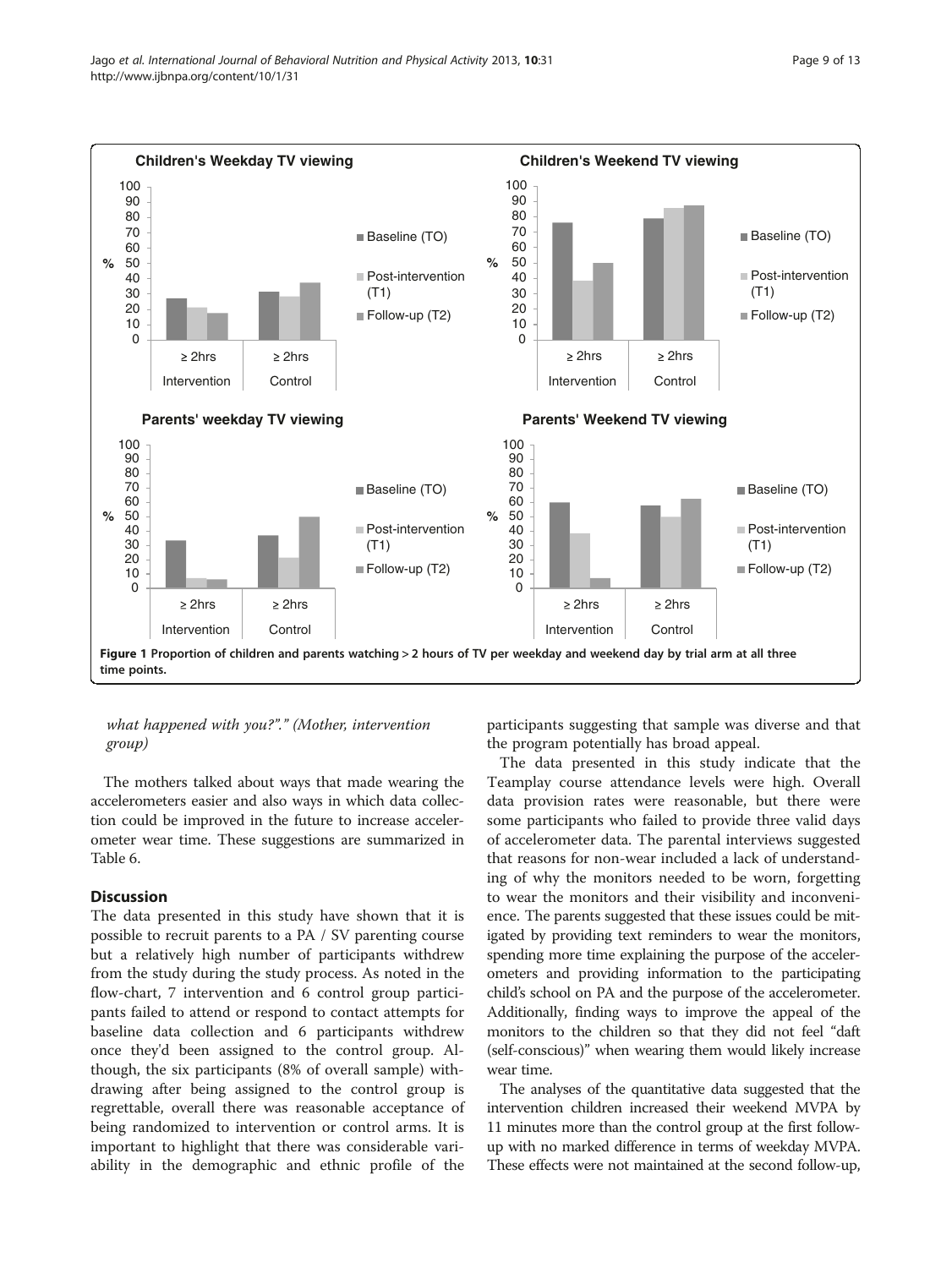| Parent reported problem                                                                          | Successful strategies used by parents                                                                                                                                                                                          | Parents' suggestions for future intervention                                                  |  |
|--------------------------------------------------------------------------------------------------|--------------------------------------------------------------------------------------------------------------------------------------------------------------------------------------------------------------------------------|-----------------------------------------------------------------------------------------------|--|
| Difficulty in remembering to wear<br>the accelerometers                                          | • Keeping the accelerometers in a visible place<br>when they are taken off at night                                                                                                                                            | • Allowing parents to opt in/out of a text<br>reminder service was seen as a positive way to  |  |
|                                                                                                  | • Making wearing the accelerometers a habit                                                                                                                                                                                    | remind parents to wear the accelerometers                                                     |  |
| Lack of understanding about the<br>accelerometers                                                |                                                                                                                                                                                                                                | · Spend more time explaining why parents are<br>asked to wear the accelerometers              |  |
|                                                                                                  |                                                                                                                                                                                                                                | • Having the information translated into parents'<br>native language                          |  |
| The accelerometers being<br>uncomfortable or not practical to<br>wear (for parents and children) | • Choosing to wear clothes with belt loops                                                                                                                                                                                     |                                                                                               |  |
| Children feeling targeted at school<br>due to being only child wearing the                       | • Support from teachers and school staff                                                                                                                                                                                       | • Providing information on the project/physical<br>activity for the whole class               |  |
| accelerometer                                                                                    | • Wearing the accelerometer underneath the school<br>uniform                                                                                                                                                                   | • Asking the whole class to be involved in the<br>project                                     |  |
| Children refusing to wear the<br>accelerometers                                                  | • Parents encouraging their child to wear the<br>monitor                                                                                                                                                                       |                                                                                               |  |
|                                                                                                  | • Some children were naturally interested and<br>proud to wear the accelerometer                                                                                                                                               |                                                                                               |  |
| Increasing motivation to wear the<br>accelerometer for parents and                               | • Many parents and children were interested in<br>seeing the results from the accelerometers                                                                                                                                   | • Promoting to parents at the initial data<br>collection that they will get feedback on their |  |
| children: Provision of data feedback                                                             | • Knowing if their child was getting enough PA<br>compared to the recommendations, knowing if<br>they'd increased PA over the 3 time points, and<br>having a comparison of other people or the<br>average were all of interest | data                                                                                          |  |

<span id="page-9-0"></span>Table 6 Parent (N = 26) reported problems associated with wearing accelerometers, their own strategies for overcoming these problems, and their suggestions to improve compliance in future interventions

and indeed intervention children were active less than control children at this point. The descriptive analyses also showed that a smaller proportion of the intervention children watched 2 or more hours of TV at the weekend than the control group at the first follow-up with less marked differences for weekday TV. These differences were maintained at the second follow-up. Thus, the intervention appears to have yielded an immediate positive effect on weekend MVPA and TV viewing but additional strategies will be needed to maintain these effects. Such strategies might include an internet-based maintenance program or a less intense group intervention to maintain behavior change once the original 8 sessions have been completed. For example, a less intense component could involve meeting once a month to monitor/discuss progress. The positive effects on weekend PA and SV suggest that the intervention worked best at the weekend. This is logical, since this is when 6–8 year old children are likely to spend more time with their parents. The findings suggest that parent input led to this change in child behavior. As noted in the introduction to this paper, the bulk of research to increase children's PA has focused on school-based approaches [\[11](#page-11-0)]. These studies tend to focus on the development of PA on a weekday and largely ignore weekend and non-school day PA. The Teamplay intervention may therefore provide a solution for this neglected aspect of children's PA and SV.

Parents in the intervention group engaged in 9 more minutes of weekday MVPA and 13 more minutes of weekend MVPA than the control group at the first follow-up but these effects were not maintained at the second follow-up. As with children, the intervention parents were also less likely to spend 2 or more hours per day watching TV than parents in the control group at both the first and second follow-up. Thus, the intervention appears to have had a beneficial effect on parent PA / SV behaviors. This finding is consistent with some of the early parent-focused obesity treatment work which suggested the parent-only interventions yielded positive effects on the adiposity and cardiovascular risk profile of both the target child and the parent [[48\]](#page-11-0).

This study suggests that achieving a mean difference of 10 minutes MVPA between intervention and control children following intervention is feasible. As the effect of increased PA on risk factors is likely to be curvilinear there is no agreed number of "extra minutes" that confer health benefits, but a mean increase of 10-minutes per day would likely have a beneficial effect on cardiometabolic risk factors. For example, analysis of the US National Health and Nutrition Examination Survey (NHANES) shows that young people with 14–33 mean minutes MVPA per day (the second quartile) were 35% less likely to be in the top quartile for waist circumference, 42% less likely to be in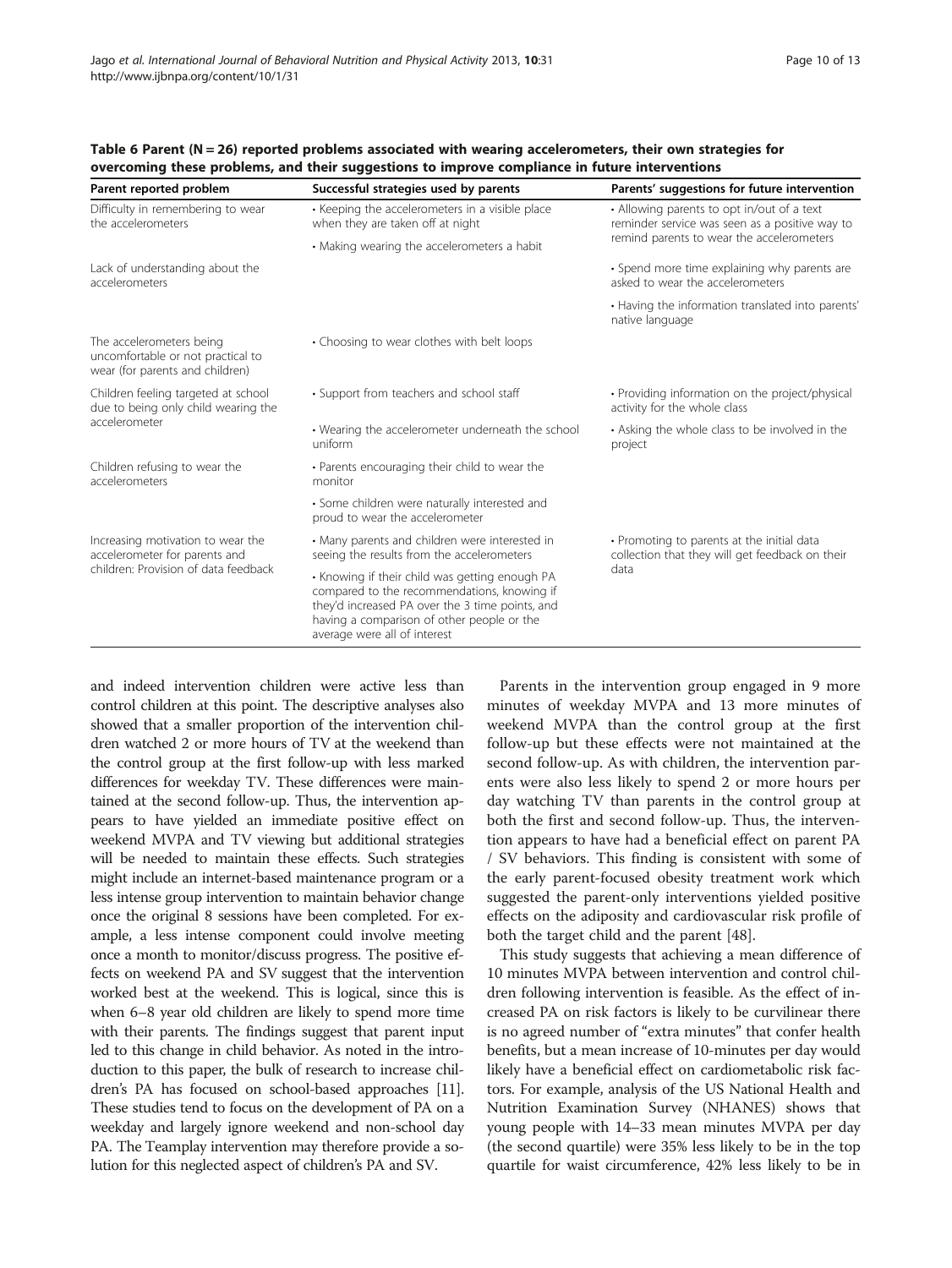<span id="page-10-0"></span>the top quartile for high non-HDL cholesterol and 50% less likely to be the top quartile for systolic blood pressure when compared to the participants with 0–13 mean minutes of MVPA (the lowest quartile)[[49](#page-11-0)].

The sample size calculations suggest that between 80 and 340 parent–child dyads would need to be recruited to conduct an adequately powered evaluation of the intervention. The considerable variability between these numbers is a function of differences in the variance (standard deviations) that have been reported for the MVPA of 6 to 8 year old children. Assuming 10 parents are recruited to each course, this equates to running between 4 and 17 eight-week interventions with ample allowance for attrition. However, as noted above, 240 participants (i.e. 12 courses) would provide the ability to detect at a 10-minute difference with 80% power and an alpha of 0.05, assuming a standard deviation of 20 minutes, and would provide ample power for all other scenarios. As such, a sample of 240 participants would appear to present a conservative sample size and such a sample of 12 courses could be conducted within a larger city if a rolling recruitment program were implemented.

#### Strengths and limitations

Statements about the effects of the intervention versus control group are tentative as this was a feasibility study and there was a lack of statistical power to detect group differences. However, the study design and analysis is consistent with the nature of feasibility studies and it is important that these preliminary studies are conducted and the findings disseminated prior to conducting larger trials [\[50](#page-11-0)[,51](#page-12-0)]. The sample for this study was small and it appears that on average, the children and parents recruited had PA levels at baseline that were already close to achieving the national guidelines. This suggests the sample was slightly biased towards parents who were relatively active and as such, there is a need to replicate in a larger sample with a wider distribution of PA levels. It is also important to note that although there was considerable variability in socioeconomic position and ethnicity we do not have any information about household income or adult composition of households and so cannot interpret if these factors affected participation in the study. It is also important to highlight that we only assessed TV viewing in this study and as such we were not able to assess the effect on other forms of SV including multi-SV where multiple devices are watched at one time [[52](#page-12-0)]. The second follow-up also occurred only 2 months after the intervention had ended and a longer-term followup might be required to assess potential impact beyond the intervention period. Only one father participated in the parenting program and as such the results reported here cannot be generalized to fathers. The interviews highlighted the difficulties parents had with wearing

the accelerometers and strategies to address this issue should be addressed in future work.

# Conclusions

The Teamplay intervention represents a promising parenting program in an under-researched field. The intervention was acceptable to parents, and all elements of the study protocol were successfully completed. This feasibility trial demonstrates that a trial with a sample size of 240 families would likely demonstrate effectiveness of this intervention, and that a trial would be appropriate. Qualitative data suggest simple changes to the trial protocol which could result in more complete data collection and study engagement. This feasibility trial demonstrates that a trial with a sample size of 240 families would be appropriate.

# Additional file

[Additional file 1: Table SA.](http://www.biomedcentral.com/content/supplementary/1479-5868-10-31-S1.doc) Intended learning outcomes and detailed content for week 2. Table SB. Percentage of randomized parents and children per trial arm who provided accelerometer data at Time 0, 1 and 2. Table SC. Number of valid days of accelerometer data provided by parents and study children\*. Figure SA. Flowchart of participants through the study. Figure SB. Percent of participants ( $n = 25$ ) attending intervention sessions by program week.

#### Competing interests

Professor Stewart-Brown is vice-Chair of Parenting UK [\(http://www.](http://www.parentinguk.org/) [parentinguk.org/\)](http://www.parentinguk.org/). No other authors have any conflicts of interest to declare.

#### Authors' contributions

The study was conceived by RJ, SJS, KMT, SSB, KRF and PJL who secured funding. The quantitative data were analyzed by SJS with the qualitative data analyzed by GFB, JKG and KMT. RJ produced the first draft of the paper with all other authors providing sections and critically reviewing the paper. All authors approved submission.

#### Acknowledgments

We thank Family Links who have assisted with this project, in particular to Sarah Darton for her time and valuable input. This project was funded by a project grant from the British Heart Foundation (PG/10/025/28302).

#### Author details

<sup>1</sup> Centre for Exercise, Nutrition & Health Sciences, School for Policy Studies, University of Bristol, Bristol, UK. <sup>2</sup>School of Social and Community Medicine, University of Bristol, Bristol, UK. <sup>3</sup>Warwick Medical School, University of Warwick, Coventry, UK. <sup>4</sup>Centre for Research in Health and Social Care School for Policy Studies, University of Bristol, Bristol, UK.

#### Received: 22 October 2012 Accepted: 20 February 2013 Published: 4 March 2013

#### References

- 1. Raitakari OT, Taimela S, Porkka KV, Telama R, Valimaki I, Akerblom HK, Viikari JS: Associations between physical activity and risk factors for coronary heart disease: the Cardiovascular risk in Young Finns Study. Med Sci Sports Exerc 1997, 29:1055-1061.
- 2. Thomas NE, Baker JS, Davies B: Established and recently identified coronary heart disease risk factors in young people: the influence of physical activity and physical fitness. Sports Med 2003, 33:633-650.
- 3. Jago R, Baranowski T, Baranowski JC, Thompson D, Greaves KA: BMI from 3–6 y of age is predicted by TV viewing and physical activity, not diet. Int J Obes Relat Metab Disord 2005, 29:557-564.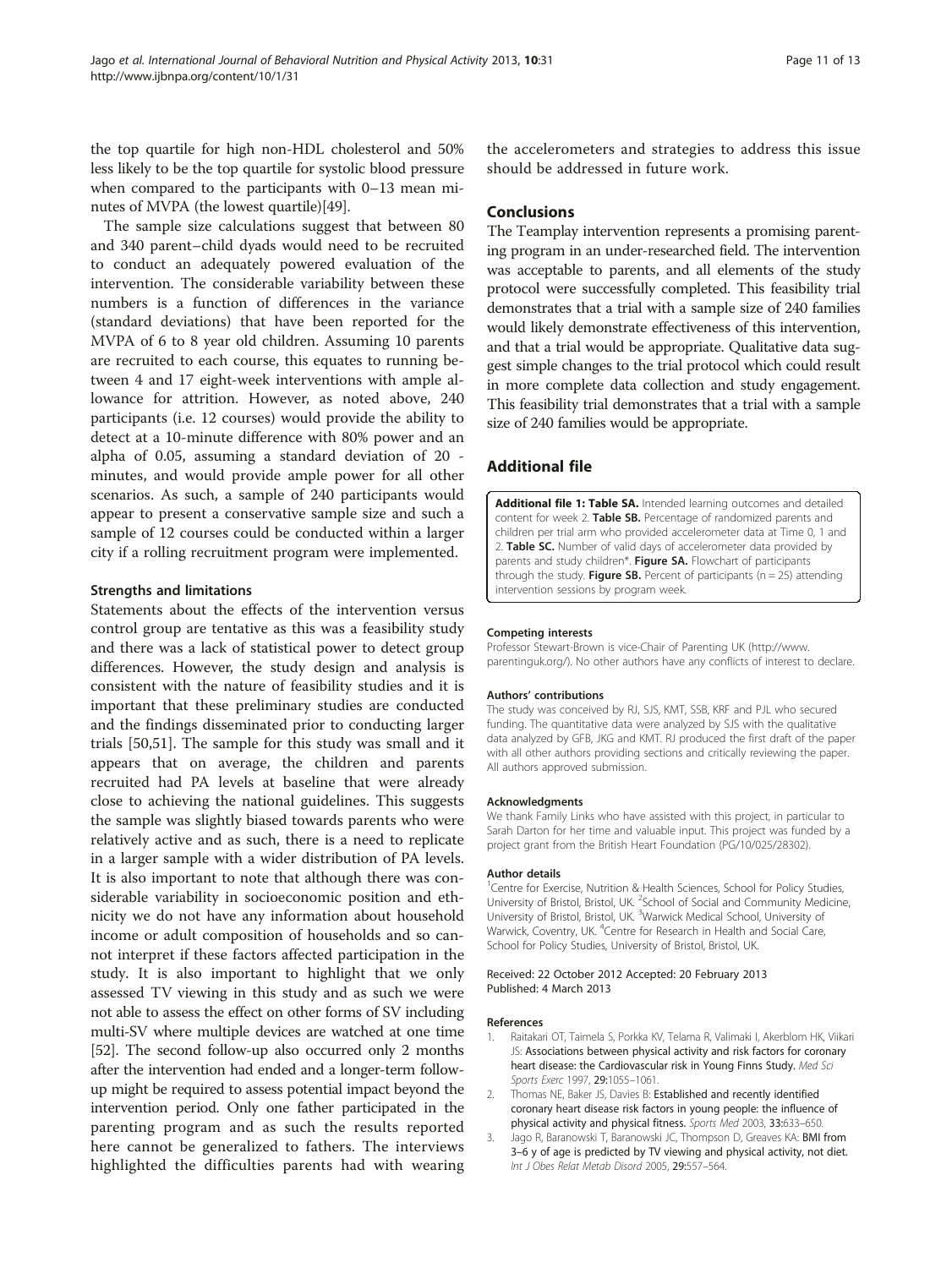- <span id="page-11-0"></span>4. Jago R, Baranowski T, Yoo S, Cullen KW, Zakeri I, Watson K, Himes JH, Pratt C, Sun W, Pruitt LA, Matheson DM: Relationship between physical activity and diet among African-American girls. Obes Res 2004, 12(Suppl):55S–63S.
- Burazeri G, Goda A, Kark JD: Television viewing, leisure-time exercise and acute coronary syndrome in transitional Albania. Prev Med 2008, 47(1):112–115.
- 6. Biddle SJ, Gorely T, Marshall SJ, Cameron N: The prevalence of sedentary behavior and physical activity in leisure time: a study of Scottish adolescents using ecological momentary assessment. Prev Med 2009, 48:151–155.
- 7. Gorely T, Biddle SJ, Marshall SJ, Cameron N: The prevalence of leisure time sedentary behaviour and physical activity in adolescent boys: an ecological momentary assessment approach. Int J Pediatr Obes 2009, 4(4): 289–298. 1-10.
- 8. Mendoza JA, Zimmerman FJ, Christakis DA: Television viewing, computer use, obesity, and adiposity in US preschool children. Int J Behav Nutr Phys Act 2007, 4:44.
- Riddoch CJ, Mattocks C, Deere K, Saunders J, Kirkby J, Tilling K, Leary SD, Blair SN, Ness AR: Objective measurement of levels and patterns of physical activity. Arch Dis Child 2007, 92:963–969.
- 10. Jago R, Anderson C, Baranowski T, Watson K: Adolescent patterns of physical activity: differences by gender, day and time of day. Am J Prev Med 2005, 28:447–452.
- 11. van Sluijs EM, McMinn AM, Griffin SJ: Effectiveness of interventions to promote physical activity in children and adolescents: systematic review of controlled trials. BMJ 2007, 335:703.
- 12. Stice E, Shaw H, Marti CN: A meta-analytic review of obesity prevention programs for children and adolescents: the skinny on interventions that work. Psychol Bull 2006, 132:667–691.
- 13. Brown T, Summerbell C: Systematic review of school-based interventions that focus on changing dietary intake and physical activity levels to prevent childhood obesity: an update to the obesity guidance produced by the National Institute for Health and Clinical Excellence. Obes Rev 2009, 10:110–141.
- 14. Waters E, de Silva-Sanigorski A, Hall BJ, Brown T, Campbell KJ, Gao Y, Armstrong R, Prosser L, Summerbell CD: Interventions for preventing obesity in children. Cochrane Database Syst Rev 2011, 20(3):CD001871.
- 15. Metcalf B, Henley W, Wilkin T: Effectiveness of intervention on physical activity of children: systematic review and meta-analysis of controlled trials with objectively measured outcomes (EarlyBird 54). BMJ 2012, 345:e5888.
- 16. Jago R, Baranowski T: Non-curricular approaches for increasing physical activity in youth: a review. Prev Med 2004, 39:157–163.
- 17. Brustad RJ: Who will go out and play? Parental and psychological influences on children's attraction to physical activity. Ped Exerc Sci 1993, 5:210–223.
- 18. Davison KK, Jago R: Change in parent and peer support across ages 9 to 15 yr and adolescent girls' physical activity. Med Sci Sports Exerc 2009, 41:1816–1825.
- 19. Jago R, Davison KK, Brockman R, Page AS, Thompson JL, Fox KR: Parenting styles, parenting practices, and physical activity in 10- to 11-year olds. Prev Med 2011, 52:44-47.
- 20. Jago R, Fox KR, Page AS, Brockman R, Thompson JL: Parent and child physical activity and sedentary time: do active parents foster active children? BMC Public Health 2010, 10:194.
- 21. Marshall SJ, Gorely T, Biddle SJ: A descriptive epidemiology of screen-based media use in youth: a review and critique. J Adolesc 2006, 29:333-349.
- 22. O'Connor TM, Jago R, Baranowski T: A systematic review of physical activity interventions for youth with family components. Am J Prev Med. In Press.
- 23. Parent-training/education programmes in the management of children with conduct disorders Technology appraisal (TA102). [http://www.nice.org.uk/TA102.](http://www.nice.org.uk/TA102)
- 24. Golan M, Crow S: Targeting parents exclusively in the treatment of childhood obesity: long-term results. Obes Res 2004, 12:357–361.
- 25. Golan M, Crow S: Parents are key players in the prevention and treatment of weight-related problems. Nutr Rev 2004, 62:39–50.
- 26. Golan M, Weizman A: Familial Approach to the treatment of childhood obesity: Conceptual Model. JNE 2001, 33(2):102–107.
- 27. Golan M, Weizman A, Apter A, Fainaru M: Parents as the exclusive agents of change in the treatment of childhood obesity. Am J Clin Nutr 1998, 67:1130–1135.
- 28. Robertson W, Friede T, Blissett J, Rudolf MC, Wallis M, Stewart-Brown S: Pilot of "Families for Health": community-based family intervention for obesity. Arch Dis Child 2008, 93:921–926.
- 29. Baranowski T, Jago R: Understanding mechanisms of change in children's physical activity programs. Exerc Sport Sci Rev 2005, 33:163–168.
- 30. Ryan RM, Deci EL: Self-determination theory and the facilitation of intrinsic motivation, social development, and well-being. Am Psychol 2000, 55:68–78.
- 31. Standage M, Gillison F, Treasure DC: Self-determination and motivation in physical education. In Self-determination theory in exercise and sport. Edited by Hagger MS, Chatzisarantis NL. Champaign, Il: Human Kinetics; 2007:71–85.
- 32. Standage M, Gillison FB, Ntoumanis N, Treasure DC: Predicting student's physical activity and health-related well-being: a prospective cross-domain investigation of motivation across school physical education and exercise settings. J Sport Exerc Psychol 2012, 34:37–60.
- 33. Joussemet M, Landry R, Koestner R: A self-determination theory perspective on parenting. Can Psychol 2008, 49:194–200.
- Noble M, McLennan D, Wilkinson K, Whitworth A, Barnes H, Dibben C: The English Indices of Deprivation. pp. 1–129. London: Communities and Local Government; 2007:1–129.
- 35. Jago R, Steeds JK, Bentley GF, Sebire SJ, Lucas PJ, Fox KR, Stewart-Brown S, Turner KM: Designing a physical activity parenting course: parental views on recruitment, content and delivery. BMC Public Health 2012, 12:356.
- 36. Bentley GF, Goodred JK, Jago R, Sebire SJ, Lucas PJ, Fox KR, Stewart-Brown S, Turner KM: Parents' views on child physical activity and their implications for physical activity parenting interventions: a qualitative study. BMC Pediatr 2012, 12:180.
- Bentley GF, Goodred JK, Jago R, Sebire SJ, Fox KR, Stewart-Brown S, Turner KM: Parents' views on child physical activity and their implications for physical activity parenting interventions: a qualitative study. BMC Pediatr. In Review.
- 38. Evenson KR, Catellier DJ, Gill K, Ondrak KS, McMurray RG: Calibration of two objective measures of physical activity for children. J Sports Sci 2008, 26:1557–1565.
- 39. Troiano RP, Berrigan D, Dodd KW, Masse LC, Tilert T, McDowell M: Physical activity in the United States measured by accelerometer. Med Sci Sports Exerc 2008, 40:181–188.
- 40. Anderson DR, Field DE, Collins PA, Lorch EP, Nathan JG: Estimates of young children's time with television: a methodological comparison of parent reports with time-lapse video home observation. Child Dev 1985, 56:1345–1357.
- 41. American Academy of Pediatrics Committee on Public Education: Children. Adolescents and television. Pediatrics 2001, 107:423–426.
- 42. Strasburger VC: Children, adolescents, obesity, and the media. Pediatrics 2011, 128:201–208.
- 43. Department of Health PA: Health Improvement and Protection,: Start Active. Stay Active: A report on physical activity from the four home countries' Chief Medical Officers. London; 2011.
- Basterfield L, Adamson AJ, Parkinson KN, Maute U, Li PX, Reilly JJ: Surveillance of physical activity in the UK is flawed: validation of the Health Survey for England physical activity questionnaire. Arch Dis Child 2008, 93(12):1054–1058.
- 45. Fairclough SJ, Butcher ZH, Stratton G: Whole-day and segmented-day physical activity variability of northwest England school children. Prev Med 2007, 44:421–425.
- 46. Ridgers ND, Timperio A, Crawford D, Salmon J: Five-year changes in school recess and lunchtime and the contribution to children's daily physical activity. Br J Sports Med 2012, 46:741-746.
- 47. Thompson JL, Jago R, Brockman R, Cartwright K, Page AS, Fox KR: Physically active families - de-bunking the myth? A qualitative study of family participation in physical activity. Child Care Health Dev 2009, 36:265–274.
- 48. Golan M, Weizman A, Fainaru M: Impact of treatment for childhood obesity on parental risk factors for cardiovascular disease. Prev Med 1999, 29:519–526.
- 49. Holman RM, Carson V, Janssen I: Does the fractionalization of daily physical activity (sporadic vs. bouts) impact cardiometabolic risk factors in children and youth? PLoS One 2011, 6:e25733.
- 50. Craig P, Dieppe P, Macintyre S, Michie S, Nazareth I, Petticrew M: Developing and evaluating complex interventions: the new Medical Research Council guidance. BMJ 2008, 337:a1655.